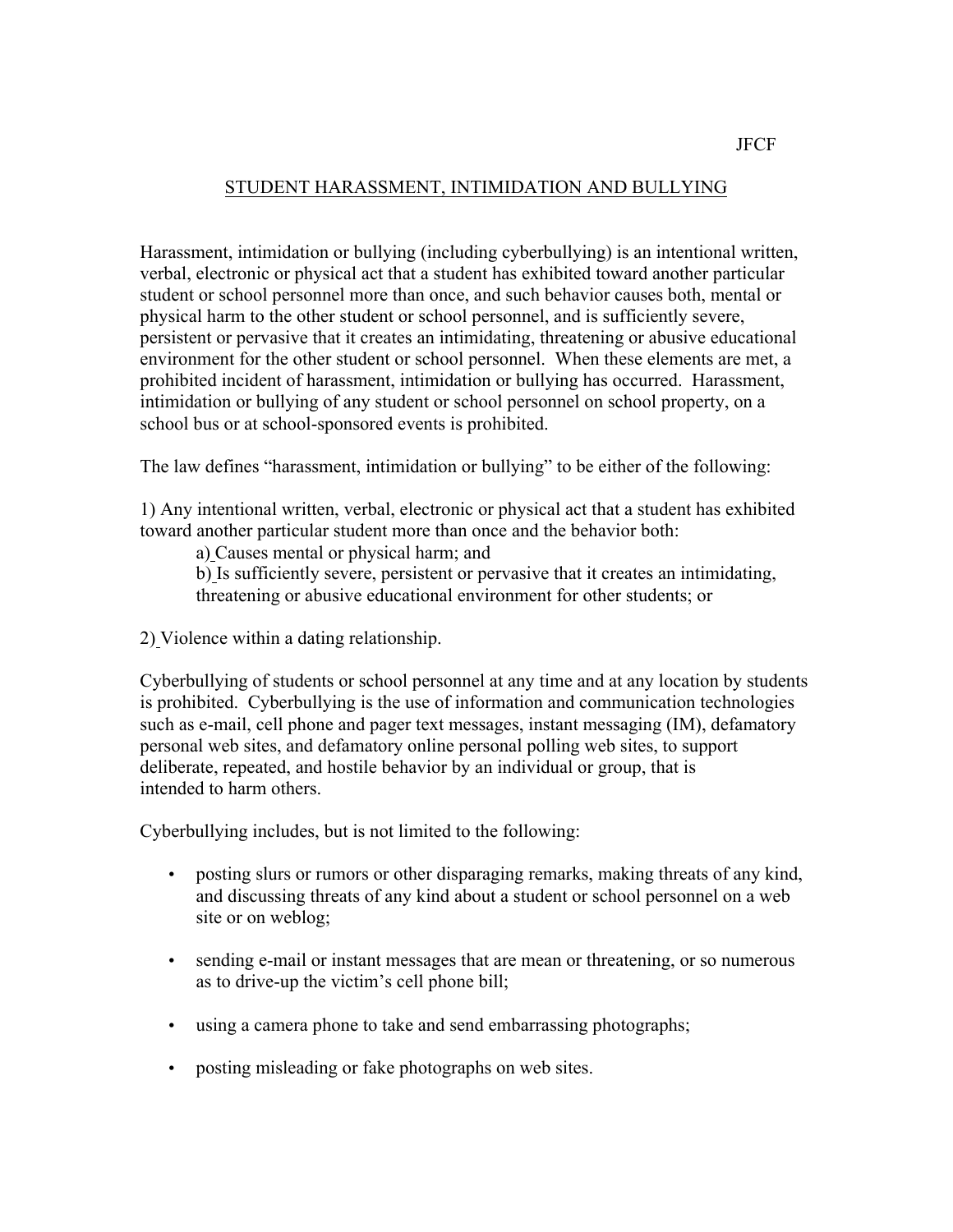Permission, consent or assumption of risk by an individual subjected to harassment, intimidation or bullying does not lessen the prohibition contained in this policy.

Prohibited activities of any type, including those activities engaged in via computer and/or electronic communications devices, including cellular telephones, pagers, or personal communications devices, are inconsistent with the educational process and are prohibited at all times. Students found responsible for harassment, intimidation or bullying by an electronic act may face suspension.

No administrator, teacher or other employee of the District shall encourage, permit, condone or tolerate any harassment, intimidation or bullying activities. No students, including leaders of student organizations, are permitted to plan, encourage or engage in any harassment, intimidation or bullying.

Administrators, teachers and all District employees are particularly alert to possible conditions, circumstances or events that might include hazing or bullying. If harassment, intimidation or bullying or planned harassment, intimidation or bullying is discovered, involved students are informed by the discovering District employee of the prohibition contained in this policy and are required to end all harassment, intimidation or bullying activities immediately. All student harassment, intimidation or bullying incidents are reported immediately to the school principal or other administrator designated by the school principal, and appropriate discipline is administered. School personnel are also required to report prohibited incidents of which they are aware to the principal or other designated administrator who shall document the report, investigate it, respond as appropriate, and develop a strategy for protecting the victim from additional prohibited incidents and from retaliation following a report.

 students and their custodial parents or guardians. Once each school year a written An appropriate response could include student disciplinary action under the Code of Student Conduct. A copy of this policy, and an explanation of the seriousness of bullying by electronic means, will appear in future editions of the Code, and be made available to statement describing this policy and the consequences for violations thereof shall be sent to each student's custodial parent or guardian. This statement may be sent with student report cards or may be sent electronically.

The Chief Executive Officer/designee must provide the Board of Education Chair with a quarterly written report of all reported incidents of harassment, intimidation or bullying and post the report on the District's website to the extent permitted by student privacy and records laws.

 students. Such training shall include human trafficking content. Additional training is The administration provides training on the District's harassment, intimidation or bullying policy, to District employees and volunteers who have direct contact with provided to elementary employees in violence and substance abuse prevention and positive youth development, and to middle and high school grade employees in the prevention of violence within a dating relationship.